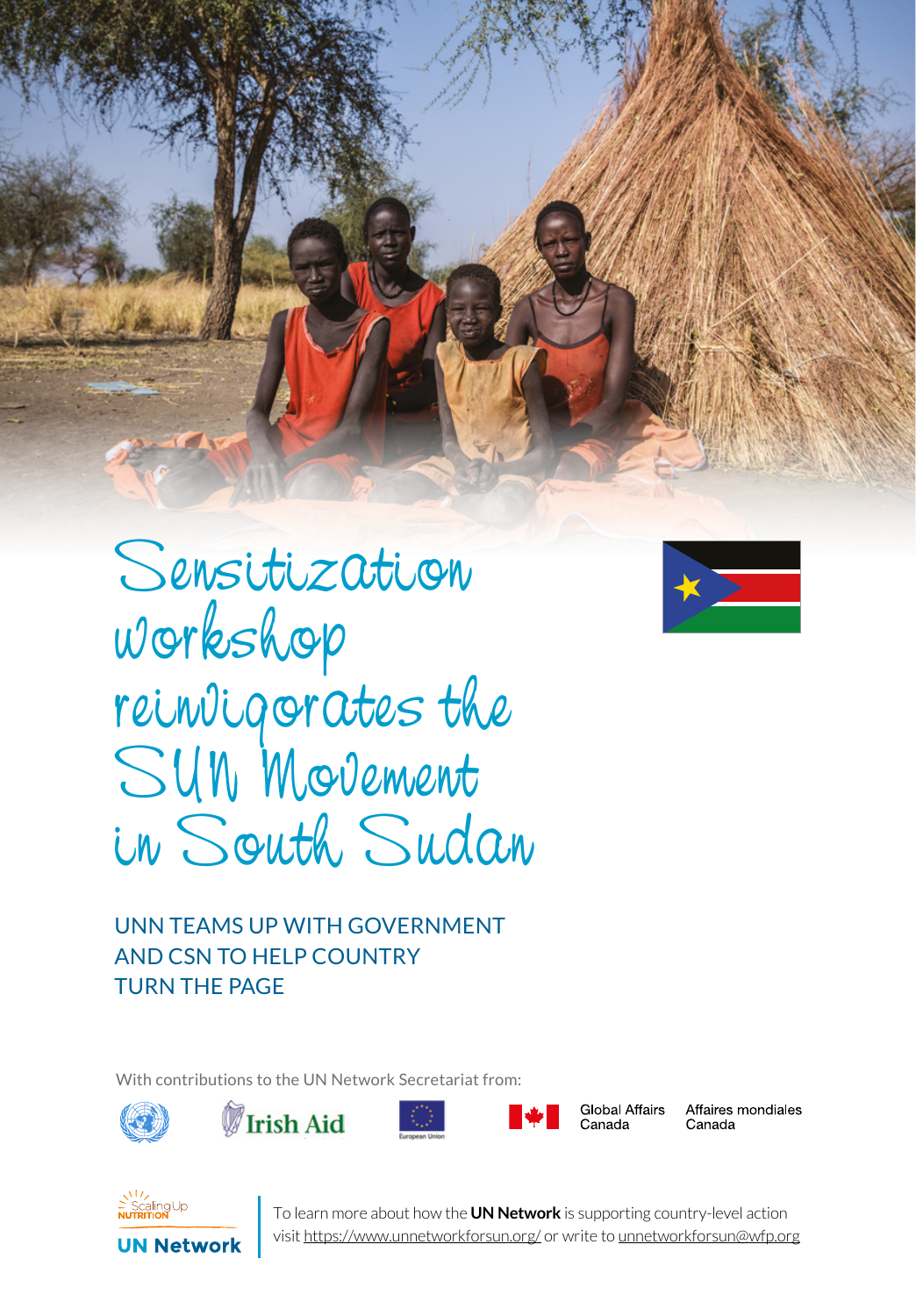

the Ministry of Health in collaboration with WFP and Save the Children, on behalf of South Sudan's UN and Civil Society Alliance Networks, organized a half−day SUN Movement advocacy workshop in February 2019, targeting key stakeholders such as parliamentarians. Chaired by the *Acting*  SUN Government Focal Point and Under Secretary of the Ministry of Health, Dr. Samson Paul Baba, the workshop was attended by nearly fifty participants from various arms of the government, United Nations agencies, NGOs and universities. The event was an opportunity to brief participants on the status of the Movement in the country, agree on priority issues and enlist their support going forward.

While the attendance of five key ministries (Health; Education and General Instruction; Gender and Child Social Welfare; Agriculture; and Water and Irrigation) was applauded, Dr. Baba emphasized the need to go beyond membership and dialogue, to demonstrate results. "Nutrition is a multi-sectoral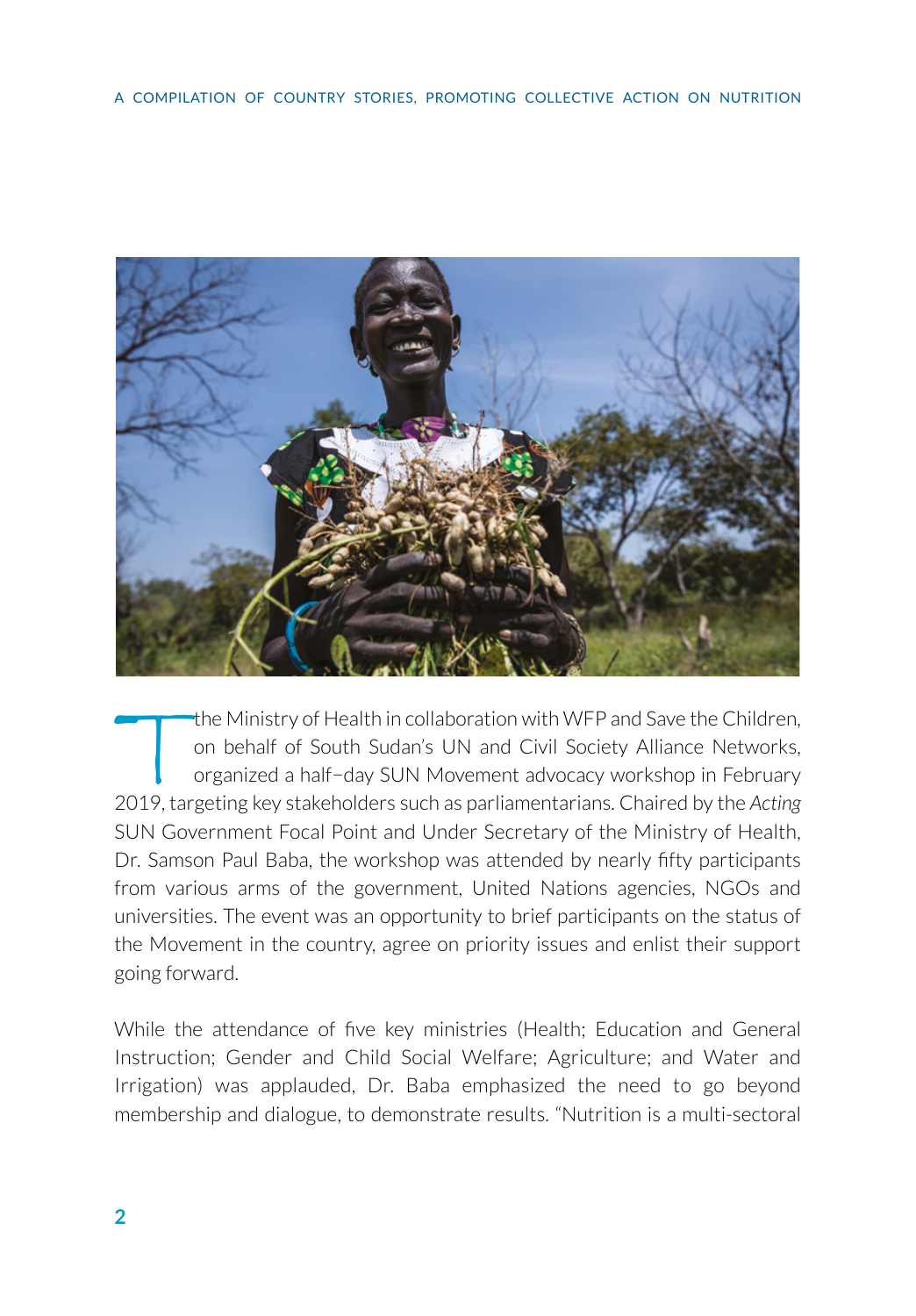issue," said Dr. Baba, "only by working together can we achieve our progress and end malnutrition in this country." Others explained that malnutrition results not just from a lack of adequate and safe food, but from a host of intertwined factors linking health, maternal and child care, education, WASH, access to financial resources and women's empowerment, among others. Panel discussions highlighted the importance of multi−sectoral platforms, integrated action against malnutrition, leadership as well as commitment and prioritization of nutrition at all levels from lawmakers to the local communities. Participating parliamentarians also came to appreciate that malnutrition can represent an impediment (often invisible) to the successful achievement of the SDGs.



*SUN Movement Sensitization Workshop February 2019 Save the Children/Tito Justine*

Dr. Baba emanated a sense of urgency. He noted that South Sudan features well in images of children who are malnourished and that it is time to change this story. Leading by example, he took the first step and pledged his commitment to include a nutrition assistant in the Boma Health Initiative strategy in support of positive change. There is also a need to find out what are the staple foods in the country, look at the different communities, understand their culture, food and what they cultivate. This will address the root causes of malnutrition.

"Good nutrition fuels entire nations," said Simon Cammelbeeck, WFP *Acting*  Country Director in South Sudan. Speaking on behalf of UNN, he went on to explain that "As children grow strong, so do communities and countries, helping end the cycle of poverty. Well-nourished adults tend to be more productive than